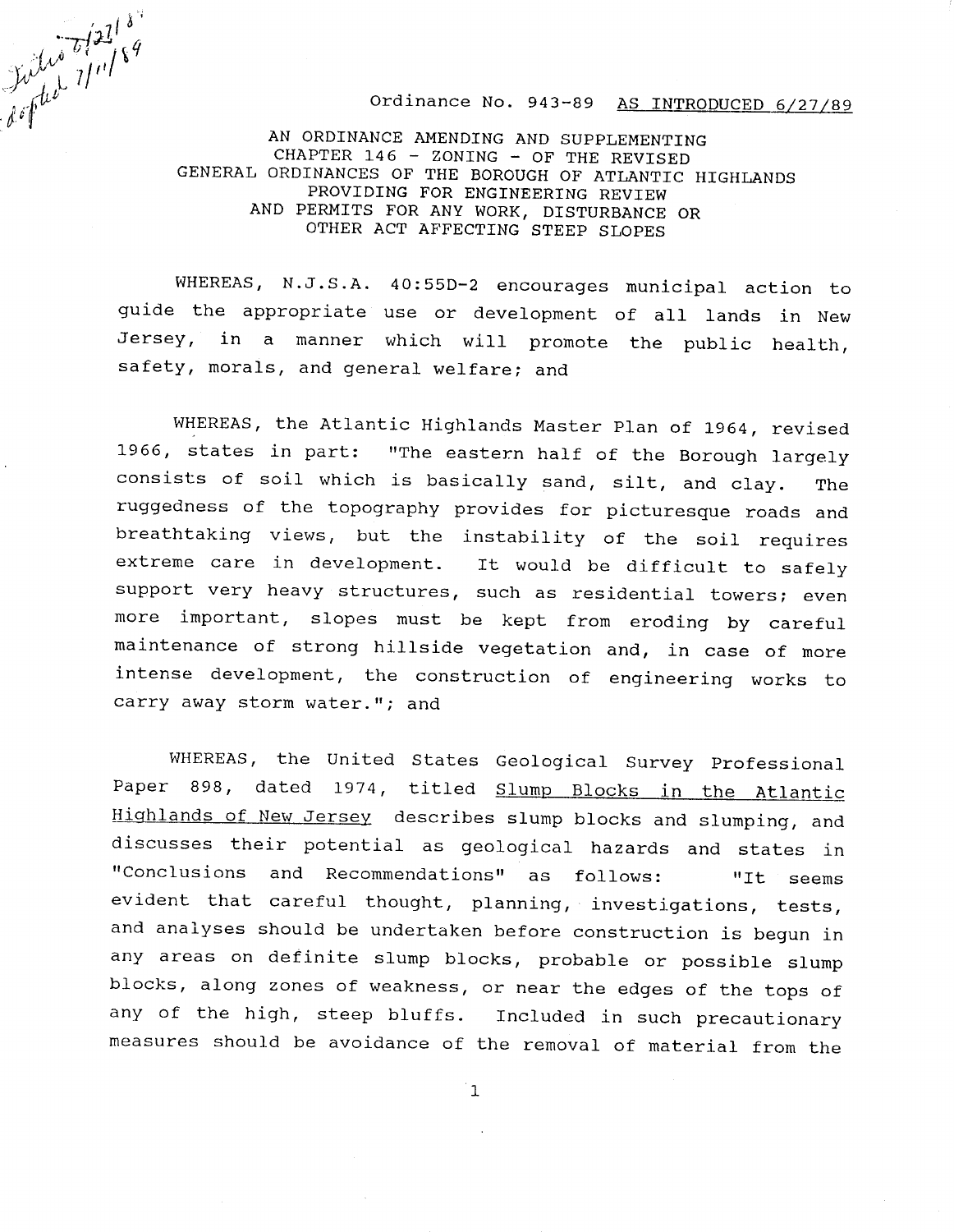toes of possibly critical slopes, prevention of excessive water infiltration in the ground in critical areas, and avoidance of excessive loading on upper surfaces in these areas. "

NOW THEREFORE BE IT ORDAINED by the Council of the Borough of Atlantic Highlands, County of Monmouth and State of New Jersey as follows:

Section 1. Purpose. It is the purpose of this Ordinance to protect the health, safety and welfare of people and property within the Borough of Atlantic Highlands from improper work, disturbance, or any other acts affecting steep slope and hillside areas in the Borough of Atlantic Highlands, and more particularly, but not without limitation, to reduce the peculiar hazards which exist in hillside areas by reason of erosion, siltation, flooding, soil slippage, surface water runoff, pollution of potable water supplies and of surface waters from non-point sources, and destruction of vegetation which stabilizes hillsides.

To this end, this Ordinance shall require a permit for, and engineering review and approval of, any work, disturbance or other action that might have a detrimental impact, as defined below, on hillside areas having a slope of 15% or greater.

Section 2. Definitions. For the purposes of this Ordinance the following definitions will apply unless a different meaning clearly appears from the context:

"Construction" means any work, disturbance, or other act associated with the creation, improvement, work on or for the benefit of any structure, permanent improvement, environmental control measure or action required to achieve the goal of this Ordinance.

"Detrimental impact" is erosion, slumping, runoff or other consequence likely to result in the destabilization or damage to a slope area.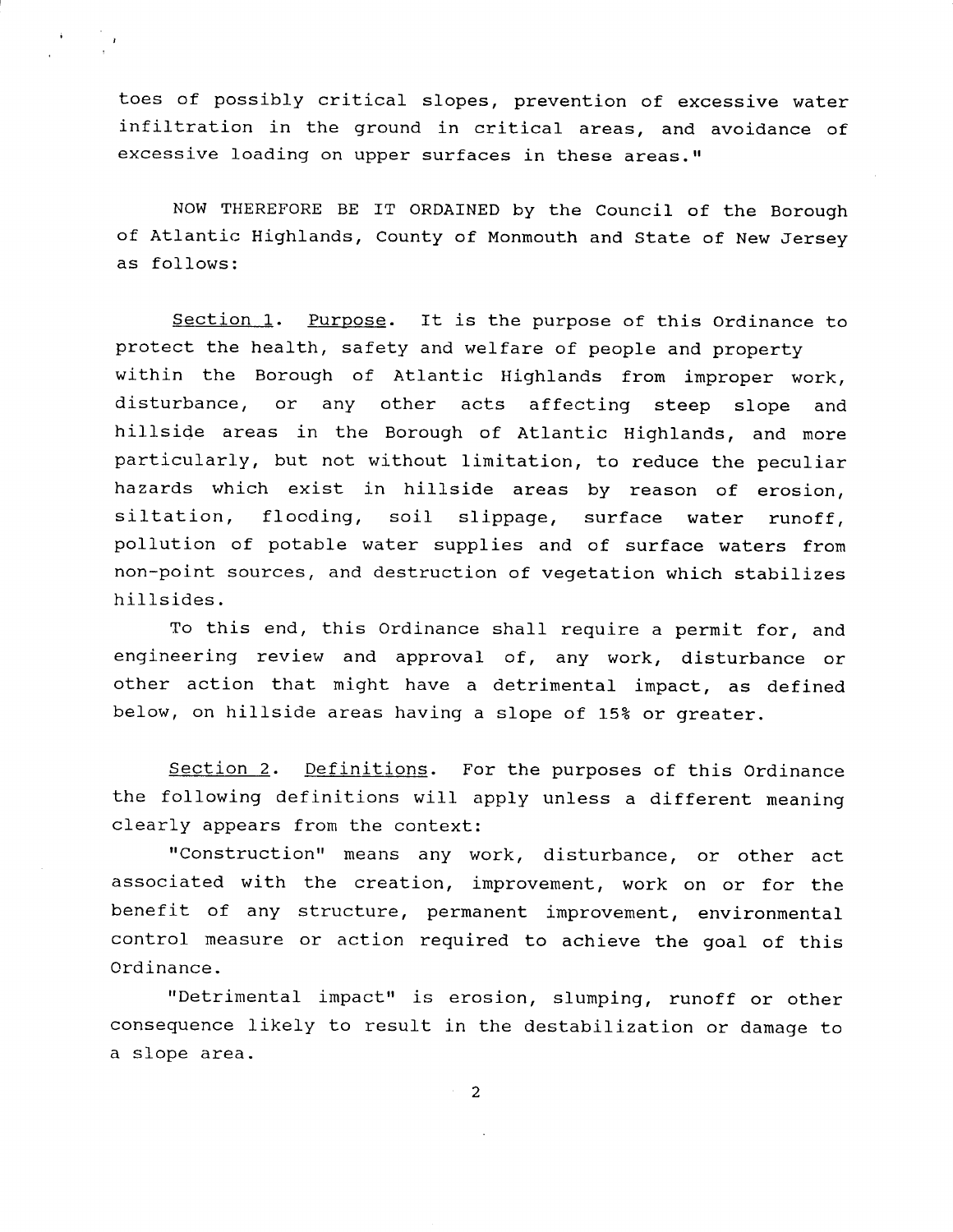"Impervious surface" means any natural or man-made surface which does not permit full infiltration of water and causes surface runoff.

"Lot" means a designated parcel, tract or area of land established by a plat or otherwise, as permitted by law and to be used, developed or built upon as a unit.

"Removal", with regard to trees, shrubs or other vegetation, includes any act likely to result in the death or permanent damage that might accelerate death. Normal pruning or other acts, except removal, to promote growth do not constitute removal.

"Slope area" means the areas of Atlantic Highlands covered by this Ordinance, including any structure, driveway, street, retaining wall or anything else built or placed upon, above or below the surface, and all trees, bushes or groundcover or any other vegetative life.

"Soil Disturbance" means to dig, excavate, remove, grade, level or otherwise alter or change the location or contour, or to fill or supply to a lot. This term shall not be construed to include spading, cultivating or any other operation usually and ordinarily associated with the tilling of soil for agricultural or horticultural purposes.

"Soil" means any earth, topsoil, sand, clay, loam, gravel, humus, rock or dirt, without regard to the presence or absence or organic matter.

"Structure" means a combination of materials to form <sup>a</sup> construction for occupancy, use or ornamentation whether installed on, above or below the surface of a parcel of land and including, but not limited to, fences or walls, retaining walls, gates or gate posts, mobile dwellings, outdoor bins, platforms, decks, pools, porches, tanks of any kind, towers of any kind, including radio and television towers or satellite dishes or receivers of any kind. The word "structure" shall be construed as though followed by the words "or part thereof".

"Work or disturbance" includes, but is not limited to, any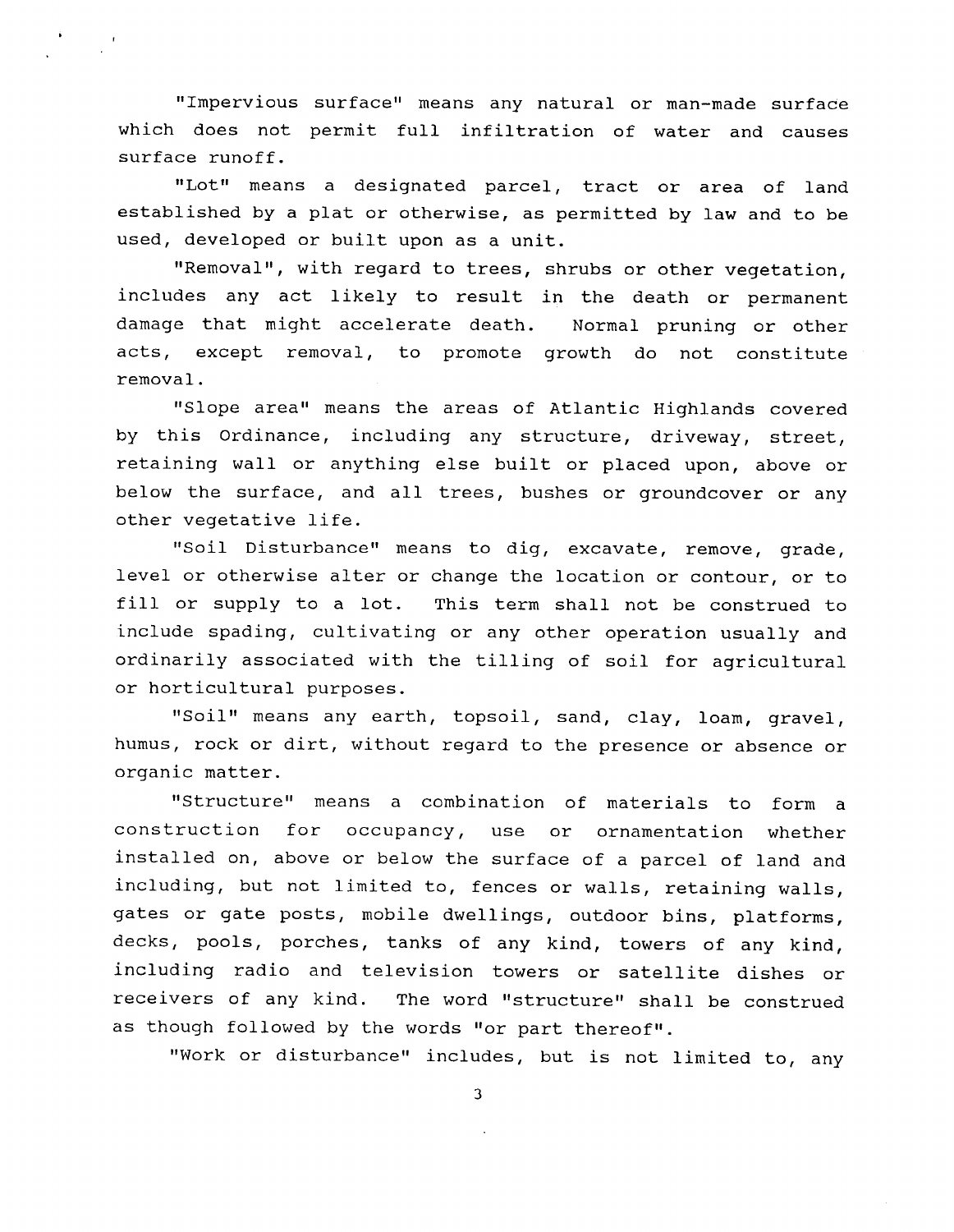construction, building, improvement or development, whether or not a building or other permit is required, the removal or destruction of trees, shrubs or other vegetation, soil disturbance, or any other act or action that may have <sup>a</sup> detrimental impact on slope areas.

Section 3. Areas covered. The areas of Atlantic Highlands covered by this Ordinance (referred to hereafter as "slope area") are Blocks 1 through 6 inclusive, Lots 1,2,3,4,5 in Block 7, Blocks 8 through 28 inclusive, Blocks 53, 54, 55, 56, 57, 58, 59, 60, 70, 71, 72, 73, 74, 75, 76, and 77, as described on the Tax Assessment Map of Atlantic Highlands, dated 1968 and amended 1988. . Said Blocks and Lots are described as containing or adjoining slopes of 15% or greater on the "Slope Characteristics Map", dated October, 1964, prepared by Brown and Anthony - City Planners, and contained in the Atlantic Highlands Master Plan, dated 1964, and updated 1966, and/or are identified as containing or adjoining slump block areas in the "United States Geological Survey Professional Paper 898", dated 1974.

Section 4. Permit Required. A slope area permit is required for any work or disturbance affecting a slope area, except when the area of the proposed work or disturbance:

(a) contains no slopes greater than 10%, nor any slope greater than 15% within 100 feet, and the work or disturbance is:

(1) Soil disturbance of 5 cubic yards or less,

(2) Change in impervious ground cover of 200 square feet or less,

(3) Removal of 5 trees or less, having a circumference of up to 20 inches each, measured at 4 feet above the ground,

(4) Removal or disturbance of vegetation covering 200 square feet or less.

(b) contains no slopes greater than 15% , nor any slope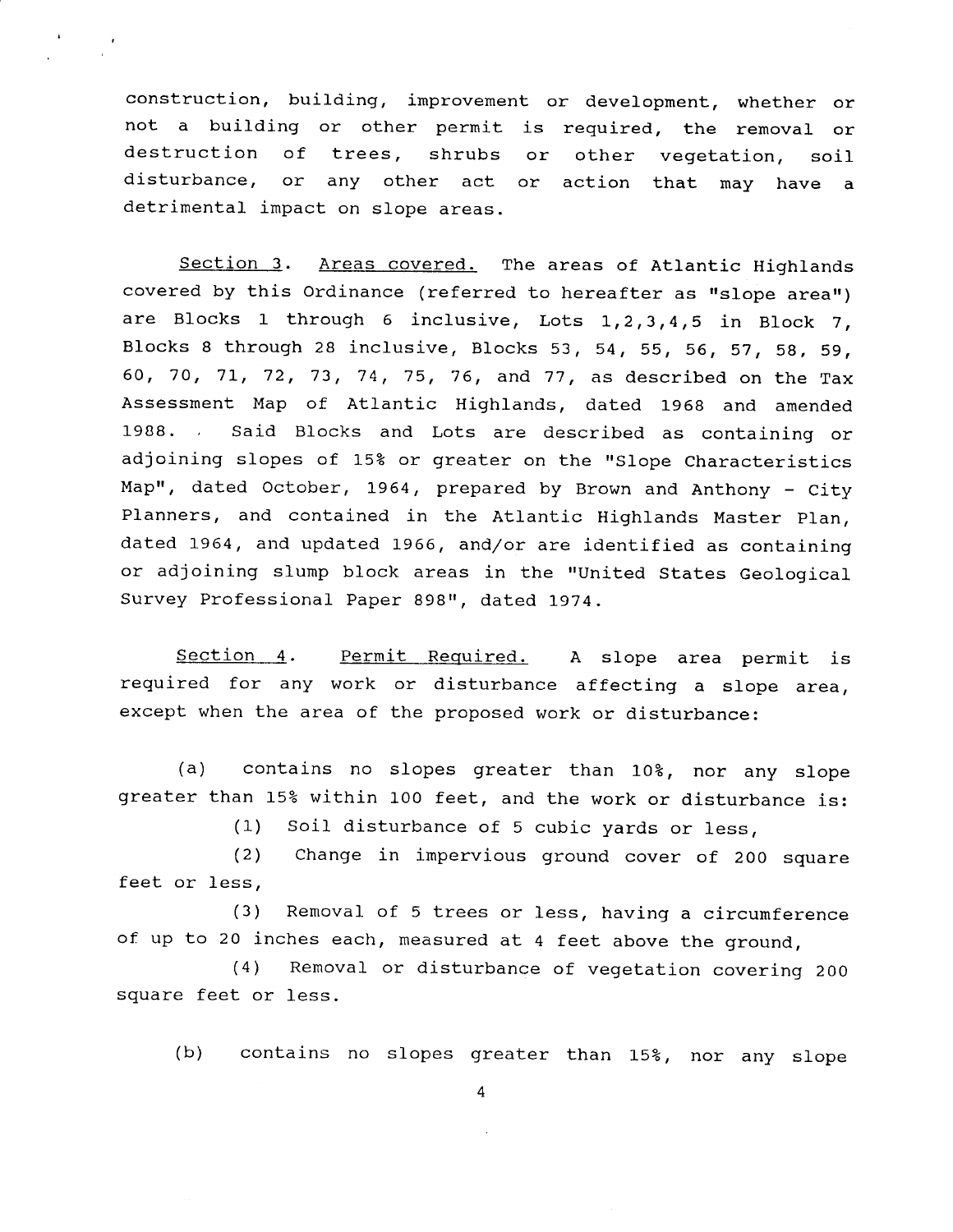greater than 20% within 100 feet; and the work or disturbance is:

(1) Soil disturbance of 3 cubic yards or less,

(2) Change in impervious ground cover of 100 square feet or less,

(3) Removal of 3 trees or less, having a circumference of up to 20 inches each, measured at 4 feet above the ground,

(4) Removal or disturbance of vegetation covering <sup>100</sup> square feet or less.

(c) contains slopes greater than 15% ,

(1) Soil disturbance of 1 cubic yard or less,

(2) Change in impervious ground cover of 25 square feet or less,

(3) Removal of 1 tree, having a circumference of up to 20 inches measured at 4 feet above the ground,

(4) Removal or disturbance of vegetation covering <sup>25</sup> square feet or less.

(d) All items described in (a), (b) and (c) above, represent a cumulative total per lot, per calendar year.

Where site plan or subdivision approval is also required the slope area permit review will be performed along with that approval process, and applicant will submit copies of all required information to the Planning or Zoning Board as applicable. Although neither Board can grant or deny a slope area permit (except for an appeal under section 12), each Board shall consider all plans submitted under this ordinance in any application for site plan or subdivision approval affecting <sup>a</sup> slope area. INSPECTION FOR TREE TRIMMING Sect 4.1

Section 5. Application for Permit. An application for a slope area permit shall be made to the Atlantic Highlands Construction Official. The Application shall include at least: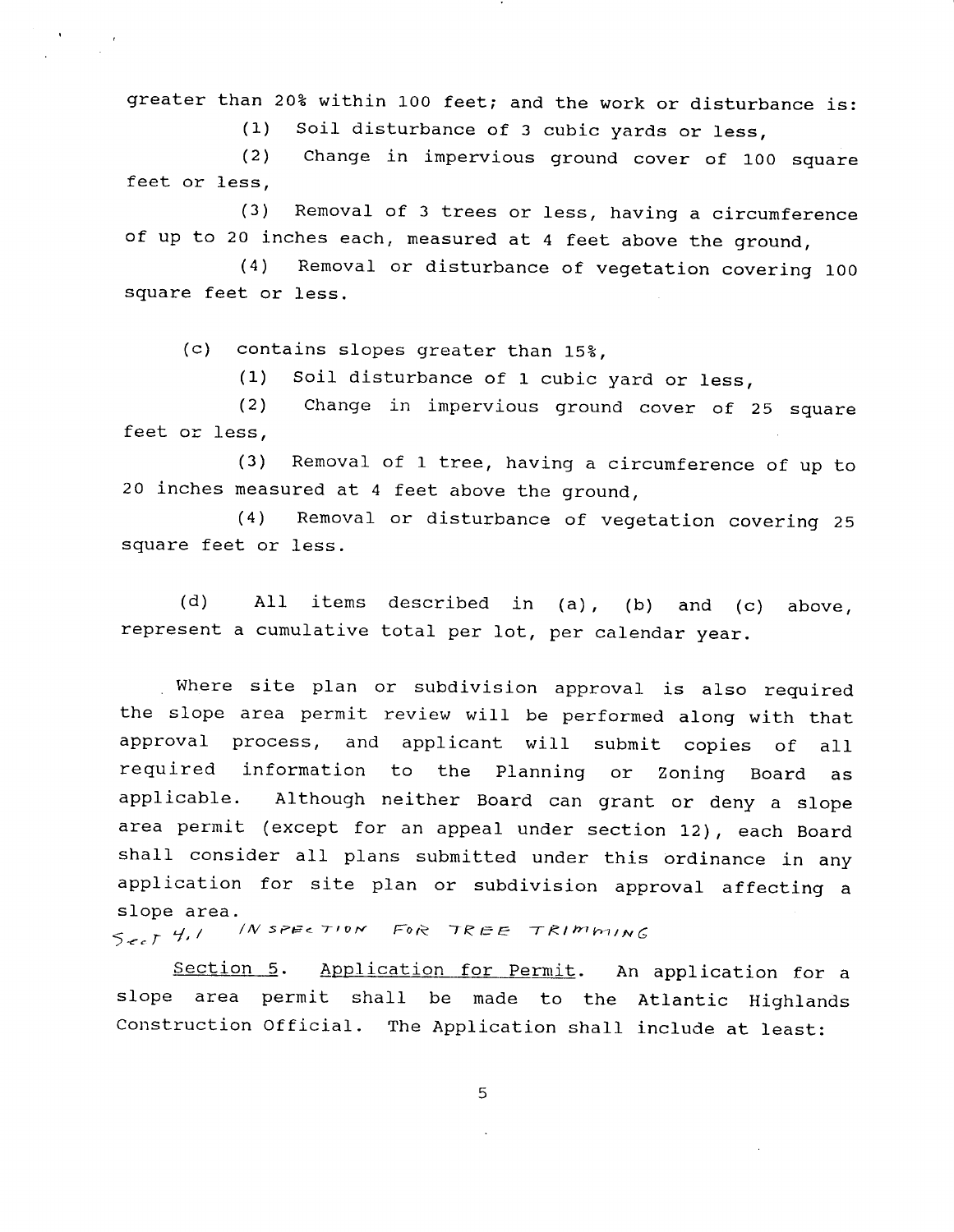(11) The area and density of woodlands and forests, within the construction site and on contiguous lands for <sup>a</sup> distance of 200 feet, or such other distance as deemed appropriate by the Municipal Engineer. All significant tree specimens 4 inches or greater in diameter, measured at 4 feet above the ground; all dogwood, American Holly, and Mountain Laurel; and all other vegetation on slopes 15% or greater shall be indicated on the application plans as well as physically marked on the construction site.

(12) The extent of impervious surface to be constructed.

(13) Location of construction access roads.

(14) Calculation of amount of site grading, to include <sup>a</sup>cut-and-fill balance sheet, including cross sections, and indicating, where applicable, the volume of and source of offsite fill.

(15) Extent of on site erosion sediment control measures, during and after construction and until any affected area is stabilized.

(16) Any other information as is reasonably necessary to make an informed decision.

## Section 6. Application Review and Standards of Approval.

(a) The Municipal Engineer shall review every slope area application to determine whether the proposed work or disturbance may have a detrimental impact upon any slope area. Such review shall include at least an on site inspection. The engineer's inspection shall be made as soon as possible considering the extent of the work necessary to evaluate the application.

(b) The Municipal Engineer shall thereafter approve only those applications where the proposed work or disturbance will:

(1) Have no detrimental impacts.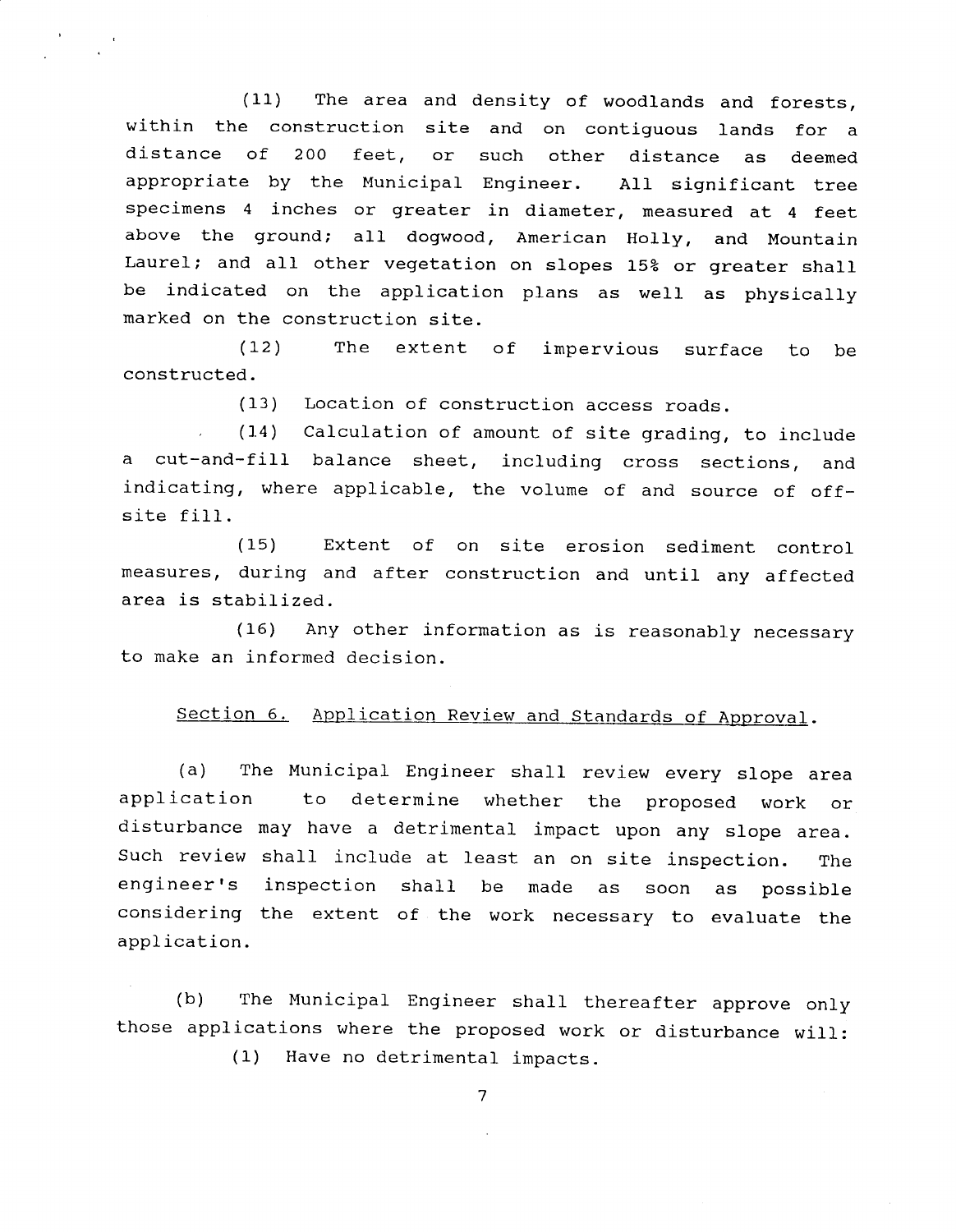(a) Property description, by Tax Map Block and lot, and by Street address if available.

(b) Sketch of location of proposed work or disturbance. An informal sketch may be acceptable.

(c) Statement of proposed work or disturbance.

(d) Any other additional information as is reasonably necessary to make an informed decision, including, but not limited to, the items listed below and in Section 8.

(e) Where site plan or subdivision approval is required, the following exhibits shall also be submitted:

(1) Topographic map showing existing contours at twofoot intervals.

(2) Areas clearly identified showing the following slopes as measured between 10 foot contour lines. Area 1, 30% or greater; Area 2, 20% but less than 30%; Area 3, 15% but less than 20%; Area 4, less than 15%.

(3) Calculation, in square footage and acres, of amount of area in the various slope categories listed above.

(4) Extent and erosion potential of exposed soils.

(5) Length, steepness and surface roughness of exposed slopes.

(6) Resistance of soil to compaction and stability of soil aggregates.

(7) High-water table, water infiltration capacity and capacity of soil profile.

(8) Chemical, physical and biological nature of subsurface soils.

(9) Type and location of construction activity, including the amount of site grading, and depth of such grading.

(10) The time period of exposure of erodible soils during construction.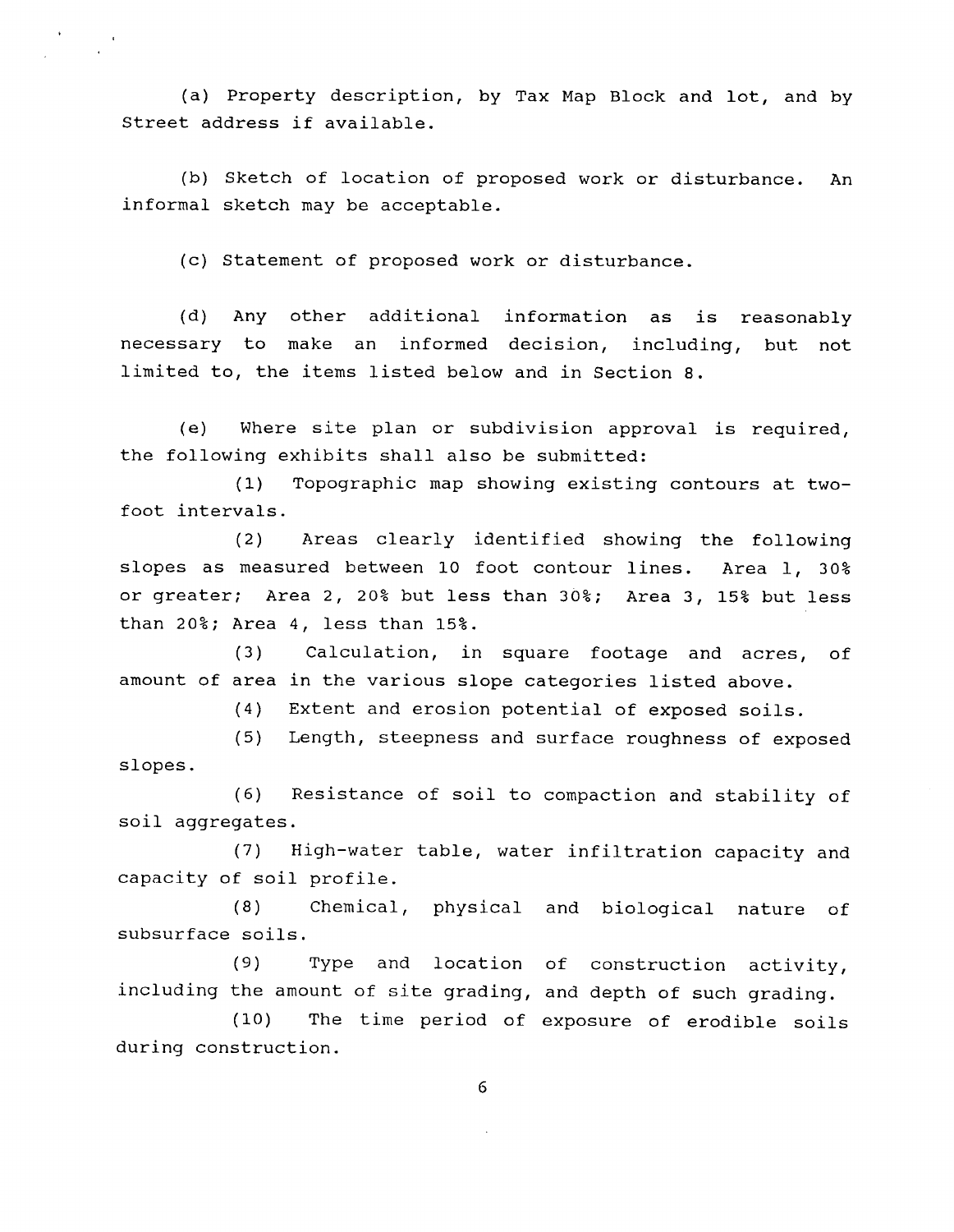(2) Control velocity and rate of water runoff so that such velocity and rate are no greater after construction and development than before, and are within tolerances deemed safe by the Municipal Engineer, and the project or site plan complies with all other provisions of the Borough Ordinances and Floodplain Ordinance .

(3) Minimize stream turbidity and changes in flow.

(4) Protect environmentally vulnerable areas.

(5) Stabilize exposed soils both during and after construction and development.

(6) Prevent soil slippage.

(7) Minimize number and extent of cuts to prevent groundwater discharge areas to underlying soils.

(8) Preserve the maximum number of trees and other vegetation on the site and avoid disturbance of the critical hillside, slope and forest areas.

(c) The Municipal Engineer may impose such conditions upon any approval as said Engineer deems necessary to achieve the purposes of this ordinance. All permanent improvements necessary to achieve the purposes of this Ordinance shall be bonded in the same manner as set forth in the Subdivision Ordinance and Site Plan Ordinance, except that a maintenance bond shall continue for <sup>2</sup>years after complete stabilization.

(d) Any approval may be subject to the condition that, for safety reasons, the applicant provide and adhere to a detailed construction and inspection schedule, copies of which shall be supplied to the Borough Construction Official for the purpose of monitoring the progress of the work and compliance with the construction schedule. Said approval may be further conditioned upon submission of periodic certifications by the applicant as to compliance with the construction schedule, and, in the event of noncompliance, written assurance as to the nature and time when steps will be taken to achieve compliance with the construction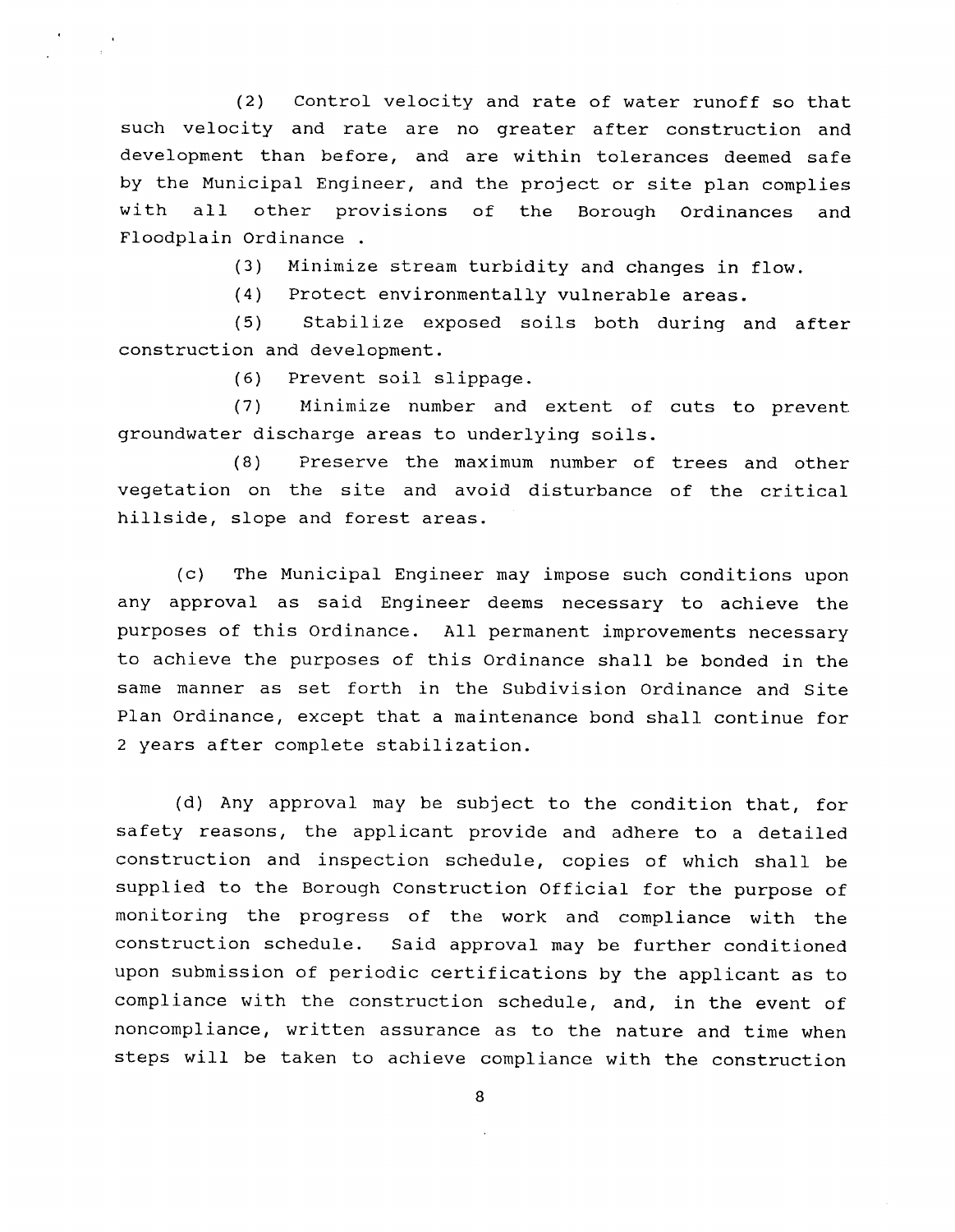schedule.

(e) If the applicant does not comply with the construction schedule or any other requirements or conditions attached to the approval of the application, and the Municipal Engineer or the Borough Construction Official certifies such lack of compliance, the Borough Construction Official shall thereupon revoke approval of the application, after notice to the applicant, and no further work may be performed on such site with the exception of temporary measures necessary to stabilize the soil and to protect the site from stormwater damage or other hazards created by construction activity on the site.

Section 7. Lot size, development density, lot coverage and disturbance. To meet the purposes, goals and standards set forth in this Ordinance, in areas of slopes greater than 15% the applicable provisions of the Zoning Ordinance relating to minimum lot sizes and density of development, and maximum percentage of lot coverage shall be modified, and limitations of maximum impervious surfaces and maximum lot disturbance shall be added.

(a) The minimum lot size shall be determined by multiplying the total land area in various slope categories by the following factors and totaling the results. This modified minimum lot size shall be used as the lot size in density calculations. Slope calculations shall be based on elevation intervals of 10 feet.

| <u>Slopes</u><br>30% or greater | Factor<br>0.1 |
|---------------------------------|---------------|
| $20\%$ but less than $30\%$     | 0.2           |
| 15% but less than 20%           | 0.5           |
| less than 15%                   | າ.ດ           |

As the result of the computation of the total density allowed, any fractional amount shall be rounded down or truncated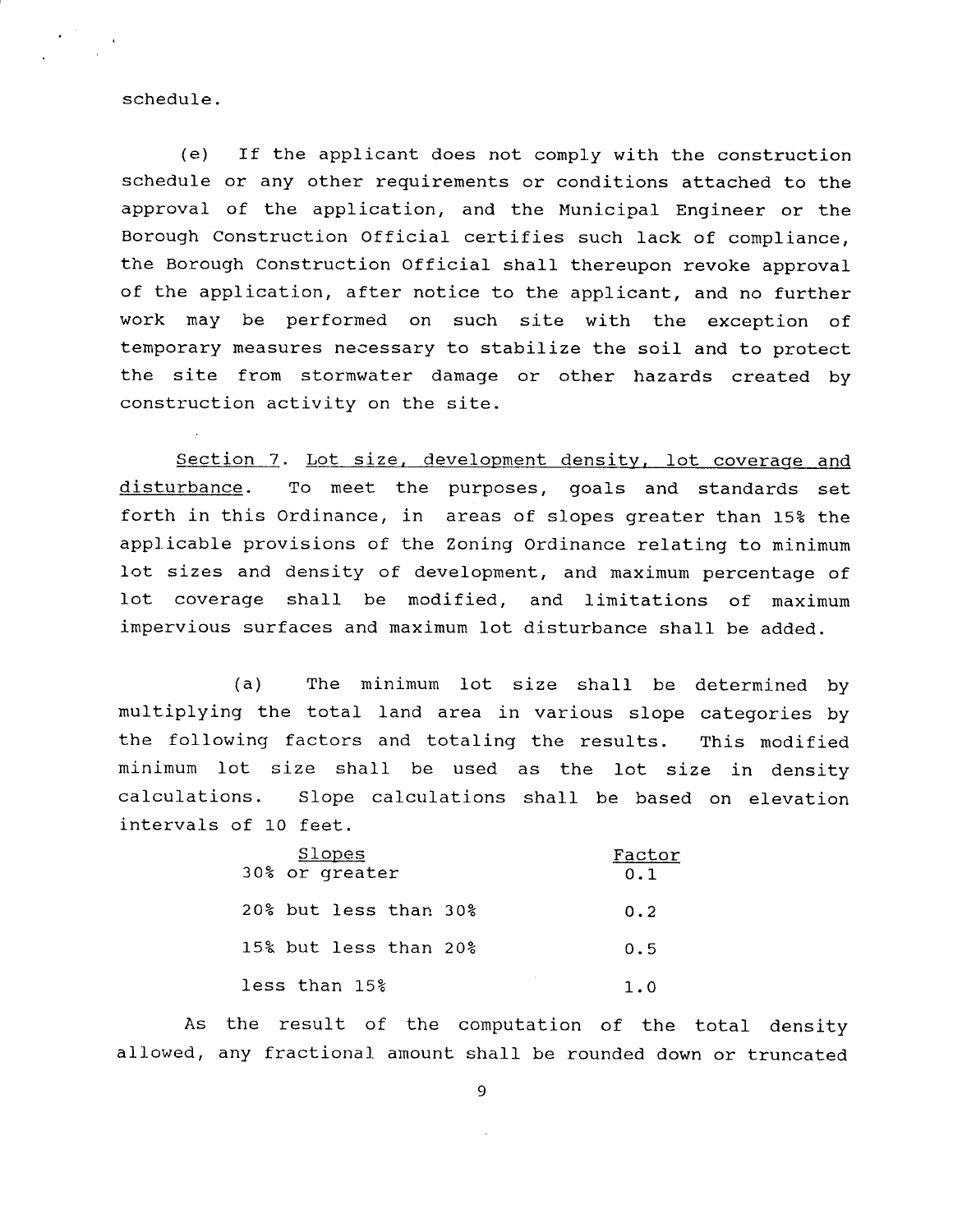to the nearest whole integer. If the total density allowed is less than 1, and prior to this Ordinance the lot dimensions met or exceeded the minimum lot size for its zone, than the total density allowed shall be 1.

(b) The maximum lot coverage area shall be determined by multiplying the total land area in various slope categories by the following factors, totaling the results and multiplying the result by the maximum lot coverage percentage allowed for the appropriate zone. Slope calculations shall be based on elevation intervals of 10 feet.

| Slopes<br>30% or greater    | Factor<br>0.25 |
|-----------------------------|----------------|
| $20\%$ but less than $30\%$ | 0.50           |
| 15% but less than 20%       | 0.75           |
| less than 15%               | 1.00           |

Where the modified maximum lot coverage area is less than the minimum gross floor area required for the proposed building, the minimum gross floor area required shall be the modified maximum lot coverage area.

(c) The maximum impervious surface area permitted in slope areas shall be determined by multiplying the total land area in various slope categories by the following percentages and totaling the results.

| Slopes<br>30% or greater | Percentage<br>10% |
|--------------------------|-------------------|
| 20% but less than 30%    | 15%               |
| 15% but less than 20%    | 25%               |
| less than 15%            | 35%               |

(d) The maximum lot disturbance shall be no greater than 130% of the maximum impervious surface permitted for the lot.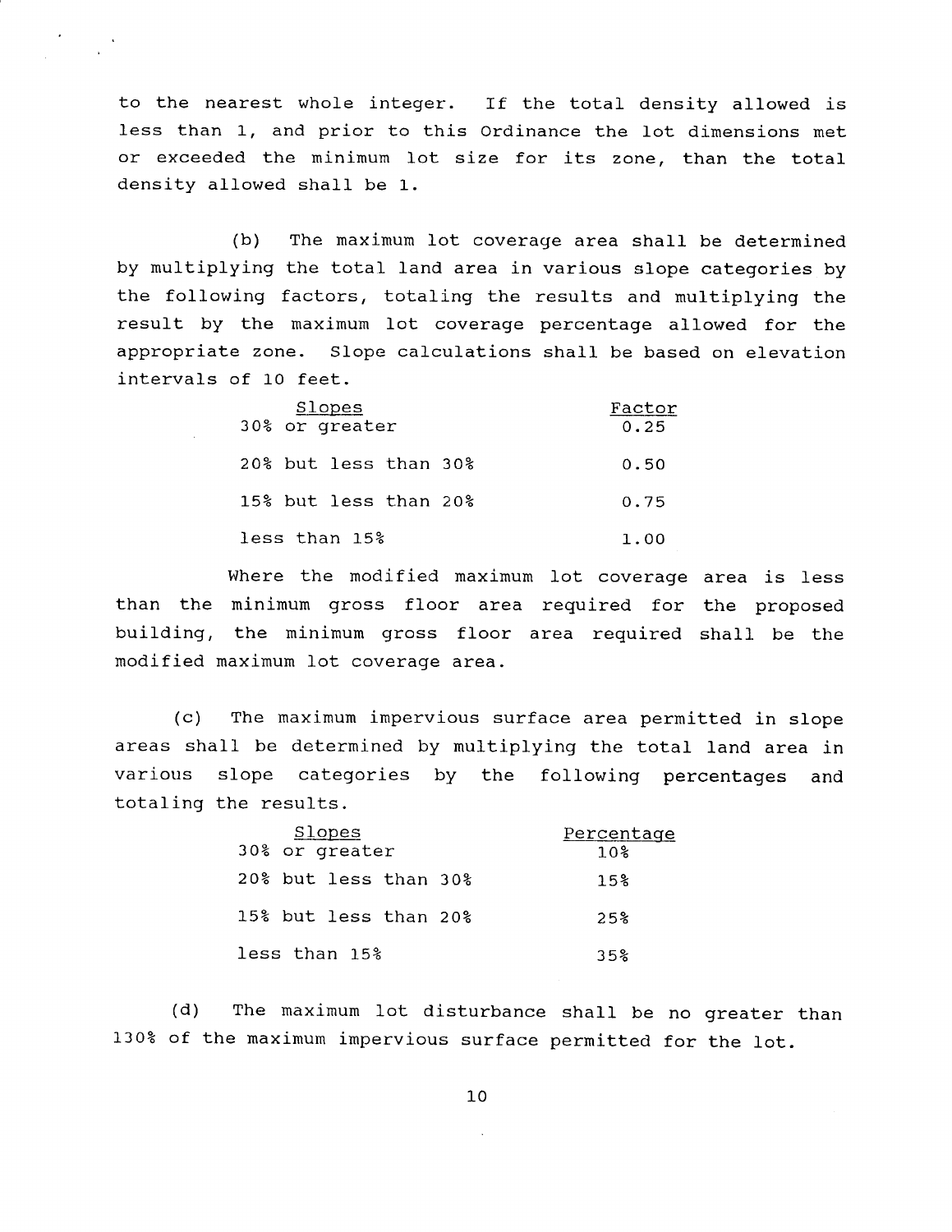(e) Setbacks of all structures necessary for slope area stabilization shall be sufficient to allow for any future maintenance that may be necessary.

(f) All land required to be maintained as permanent open space shall be indicated as such on any approved plans.

## Section 8. Environmental Appraisal and Applicability.

(a) When site plan or subdivision is required an environmental impact report or request for waiver shall be prepared. The Municipal Engineer shall review and approve the report .in accordance with specifications and procedures required by this chapter.

(b) No application for slope area permit shall be approved unless it has been affirmatively determined, after an environmental appraisal, that the proposed project:

(1) Will not result in a detrimental impact on the environment, and;

(2) Has been conceived and designed in such <sup>a</sup> manner that it will not significantly impair natural processes.

Section 9. Review and Inspections Fees. The initial application filing fee shall be \$25.00 plus a review fee, estimated to be the hourly rate for one hour, as set by ordinance, of the Municipal Engineer. If the review by the Municipal Engineer is not completed in one hour, then the applicant shall be given an estimate of the review cost before proceeding further. The applicant shall deposit with the Borough Clerk an amount equal to the estimated review fee, as determined by the Municipal Engineer. If additional review fees are by the Municipal Engineer. If additional review fees are<br>required, applicant shall deposit with the Borough Clerk an amount equal to the new estimated review fee.

Inspections shall be required before, during stabilization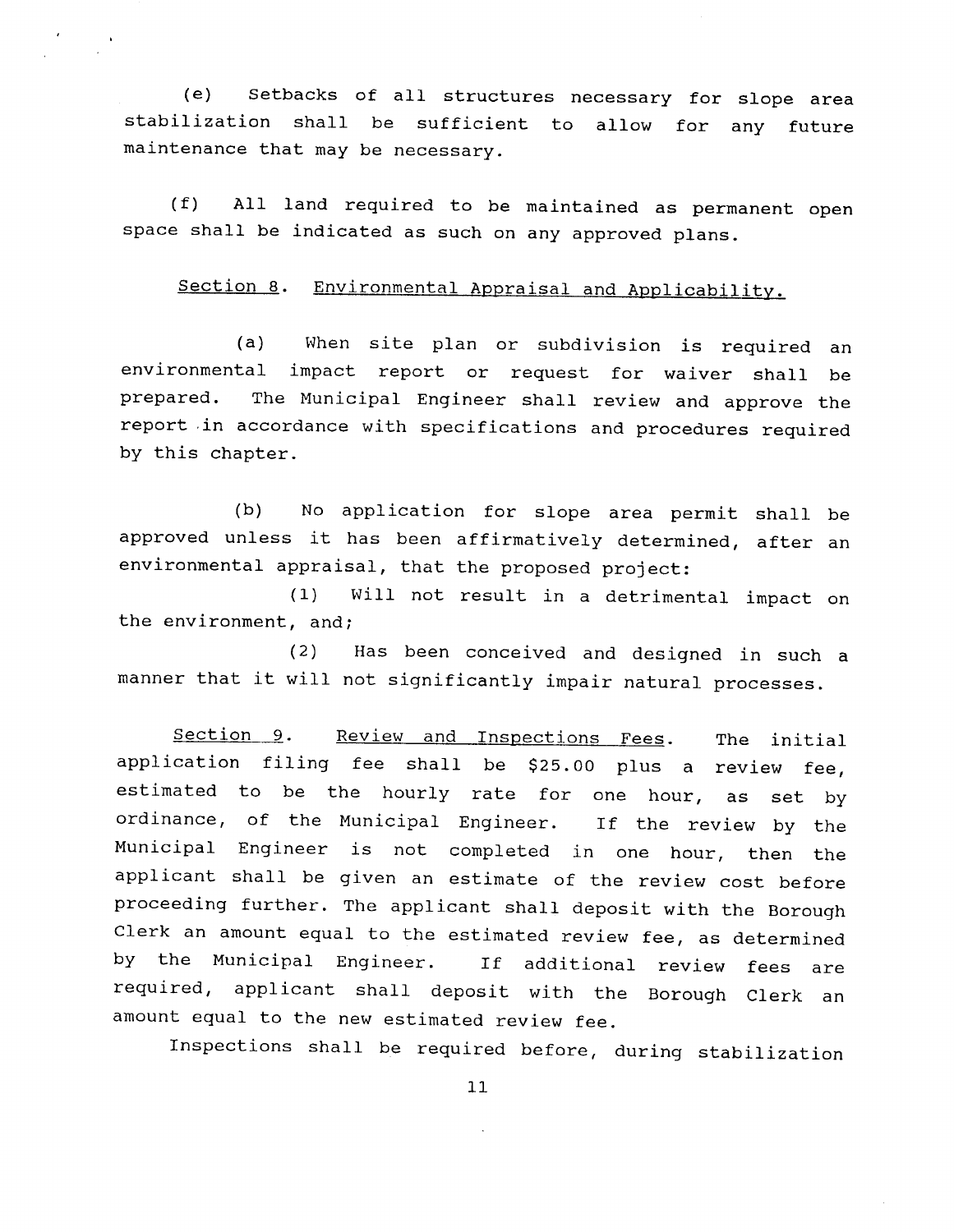and upon completion of the work or disturbance, during and for <sup>2</sup> years after complete stabilization, or for any other reasonable time, as determined by the Municipal Engineer, to insure the purposes of this Ordinance are met. No permit will be issued until a deposit is placed with the Borough Clerk equal to the estimated inspection fee, as determined by the Municipal Engineer. If additional inspection fees are required, applicant shall deposit with the Borough Clerk an amount equal to the new estimated inspection. fee before any work can continue. The inspection fee deposit account shall remain for 2 years after complete stabilization.

Any deposit accounts shall be maintained at levels sufficient at all times to cover all estimated fees or work may be halted. The Borough Clerk will keep the Municipal Engineer aware of account balances as necessary.

The Municipal Engineer may retain any outside consulting services or assistance necessary, as determined by the Municipal Engineer, to review and inspect items covered by this Ordinance, at the expense of the applicant.

Section 10. Municipal Liability. The granting of any permit or approval in any slope area shall not constitute <sup>a</sup> representation, guarantee or warranty of any kind by the Borough or by any official or employee thereof of the practicability or safety of any structure, use or other plan proposed, and shall create no liability upon, or a cause of action against such public body, official or employee for any damage that may result pursuant thereto.

Section 11. Penalties. Any person or persons, firm or corporation violating any of the provisions of this Ordinance shall upon conviction thereof be subject to a fine not to exceed \$1,000.00 or imprisonment for a period not to exceed 90 days, or both, at the discretion of the Judge imposing the same. Each and every day that said violation continues shall, constitute <sup>a</sup>